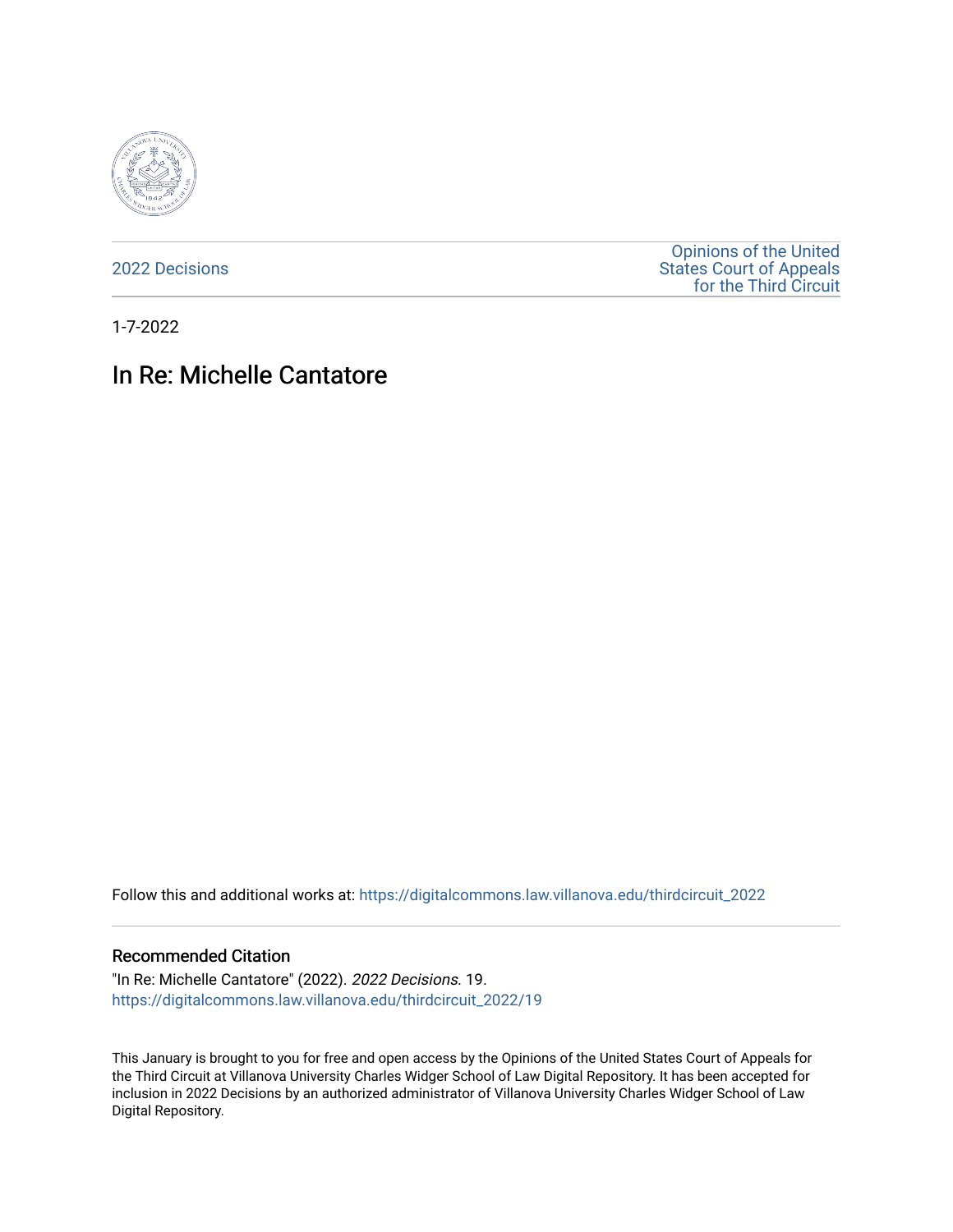#### **AMENDED HLD-001 NOT PRECEDENTIAL**

## UNITED STATES COURT OF APPEALS FOR THE THIRD CIRCUIT

\_\_\_\_\_\_\_\_\_\_\_

No. 21-2736 \_\_\_\_\_\_\_\_\_\_\_

# IN RE: MICHELLE C. CANTATORE, Petitioner

\_\_\_\_\_\_\_\_\_\_\_\_\_\_\_\_\_\_\_\_\_\_\_\_\_\_\_\_\_\_\_\_\_\_\_\_

On a Petition for Writ of Mandamus from the United States District Court for the District of New Jersey (Related to D.N.J. Civ. No. 2-18-cv-14293)

\_\_\_\_\_\_\_\_\_\_\_\_\_\_\_\_\_\_\_\_\_\_\_\_\_\_\_\_\_\_\_\_\_\_\_\_

Submitted Pursuant to Rule 21, Fed. R. App. P. October 20, 2021

Before: CHAGARES, Chief Judge, PORTER and FUENTES, Circuit Judges

(Opinion filed: January 7, 2022) \_\_\_\_\_\_\_\_\_

# OPINION\* \_\_\_\_\_\_\_\_\_

PER CURIAM

In September 2018, Cantatore filed a motion to vacate sentence in the District

Court pursuant to 28 U.S.C. § 2255, alleging that her counsel provided ineffective

assistance at sentencing. In September 2021, Cantatore filed a petition for a writ of

mandamus pursuant to 28 U.S.C. § 1651 with this Court, alleging extraordinary delay in

<sup>\*</sup> This disposition is not an opinion of the full Court and pursuant to I.O.P. 5.7 does not constitute binding precedent.